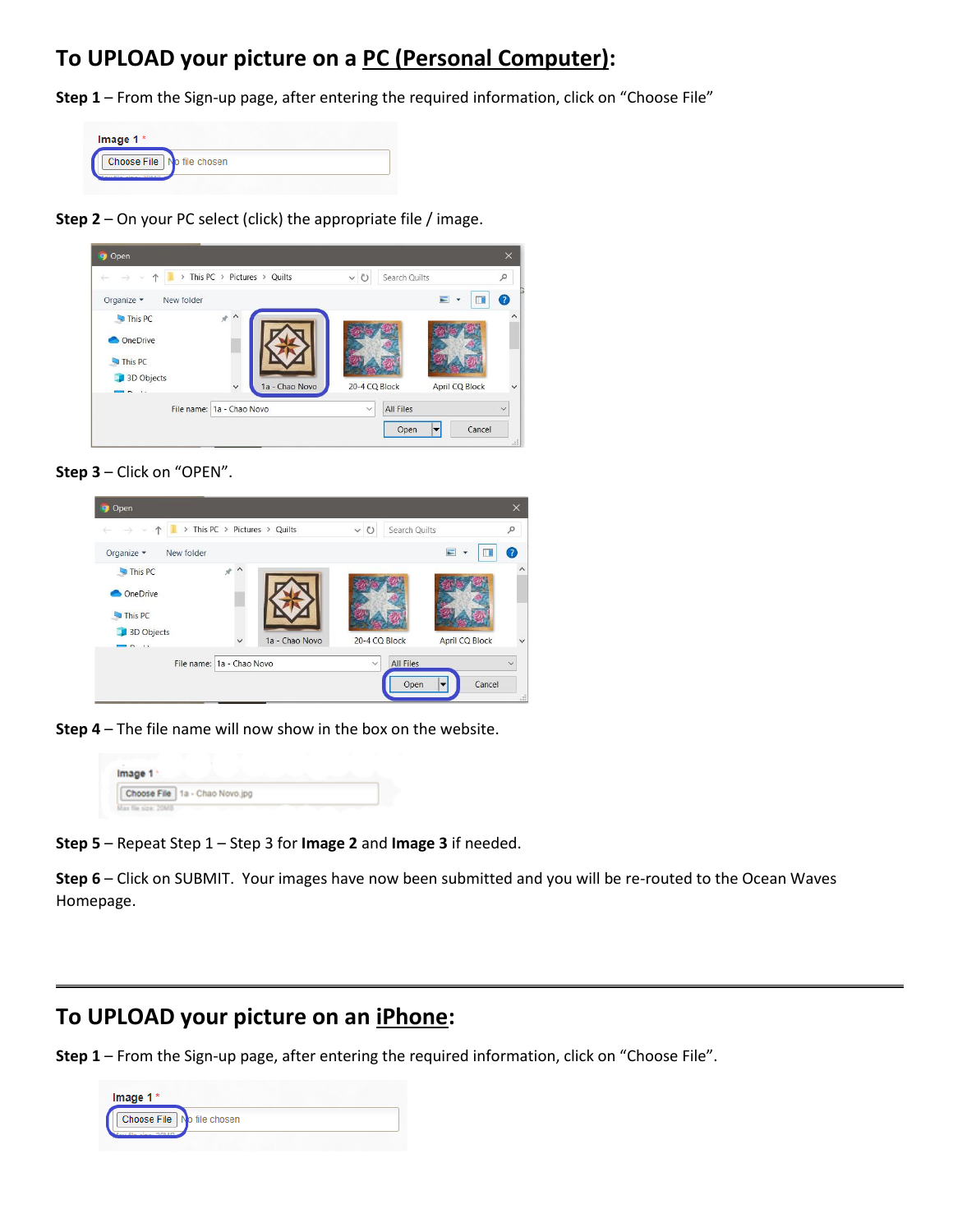**Step 2** – Select BROWSE to use an existing picture. Click to select the appropriate image.

| 8:45                                                       |
|------------------------------------------------------------|
| Not Secure - oceanwavesquilters.com                        |
| pictures below *                                           |
|                                                            |
|                                                            |
|                                                            |
| Approximate Size *                                         |
|                                                            |
| Upload up to 3 photos of your work. (Choose a file in your |
| computer/device with format JPG, PNG)                      |
| Image 1 *                                                  |
| Choose File no file selected                               |
| Max file size: 20MB                                        |
| Image 2                                                    |
| Choose File no file selected                               |
| Max file size: 20MB                                        |
| Image 3                                                    |
| Choose File no file selected                               |
| Take Photo or Video                                        |
|                                                            |
| Photo Library                                              |
| <b>Browse</b>                                              |
|                                                            |
| Cancel                                                     |
| South Miami, FL 33143-1673                                 |
|                                                            |

**Step 3** – The file name will now show in the box on the website.

|  | Choose File IMG_8258.jpg |  |
|--|--------------------------|--|
|--|--------------------------|--|

**Step 4** – Repeat Step 1 – Step 3 for **Image 2** and **Image 3** if needed.

**Step 5** – Click on SUBMIT. Your images have now been submitted and you will be re-routed to the Ocean Waves Homepage.

## **To UPLOAD your picture on an Android Phone:**

**Step 1** – From the Sign-up page, after entering the required information, click on "Choose File"

| Image 1* |                            |
|----------|----------------------------|
|          | Choose File No file chosen |
|          |                            |

**Step 2** – Click on FILE.